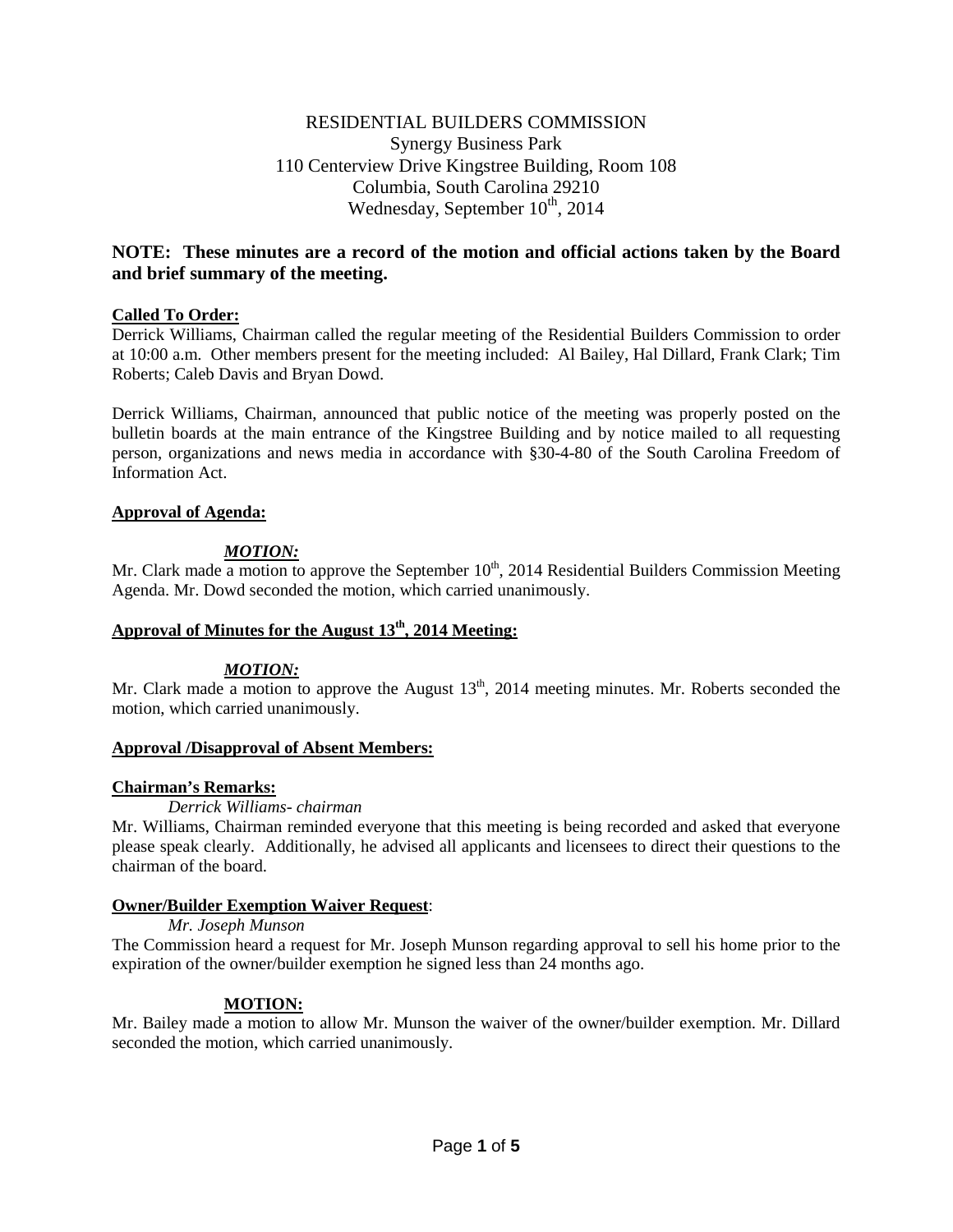## **Application Reviews:**

## *Mr. William Morrow*

The Commission held an Application Review Hearing regarding Mr. William Morrow. Mr. Morrow appeared before the Commission to present testimony and waived his right to counsel.

## *MOTION:*

Mr. Dowd made a motion to approved Mr. Morrow for his specialty registration. Mr. Roberts seconded the motion, which carried unanimously.

## *Mr. Richard Pollock*

The Commission held an Application Review Hearing regarding Mr. Richard Pollock . Mr. Pollock appeared before the Commission to present testimony and waived his right to counsel.

# *MOTION:*

Mr. Bailey made a motion to sit for the Electrical exam. Mr. Clark seconded the motion, which carried unanimously.

## *Mr. James Gibbons*

The Commission held an Application Review Hearing regarding Mr. James Gibbons. Mr. Gibbons appeared before the Commission to present testimony and waived his right to counsel.

# *MOTION:*

Mr. Bailey made a motion to allow Mr. Gibbons to sit for the Residential Builders Exam. Mr. Davis seconded the motion, which carried unanimously.

## *Ms. Nolan Swartzentruber*

The Commission held an Application Review Hearing regarding Mr. Nolan Swartzentruber. Mr. Swartzentruber appeared before the Commission to present testimony and waived his right to counsel.

# *MOTION:*

Mr. Davis made a motion to deny the request to waive the experience requirement at this time. Mr. Clark seconded the motion, which carried unanimously.

## *Mr. Johnny Isaiah*

The Commission held an Application Review Hearing regarding Mr. Johnny Isaiah. Mr. Isaiah appeared before the Commission to present testimony and waived his right to counsel.

# *MOTION:*

Mr. Bailey made a motion to approved Mr. Isaiah for his specialty registration. Mr. Clark seconded the motion, which carried unanimously.

# *Mr. James Lindstedt Jr.*

The Commission held an Application Review Hearing regarding Mr. James Lindstedt Jr. Mr. Lindstedt appeared before the Commission to present testimony and waived his right to counsel.

# *MOTION:*

Mr. Davis made a motion to approve the residential specialty registration. Mr. Bailey seconded the motion, which did not carry unanimously. Mr. Dillard opposed.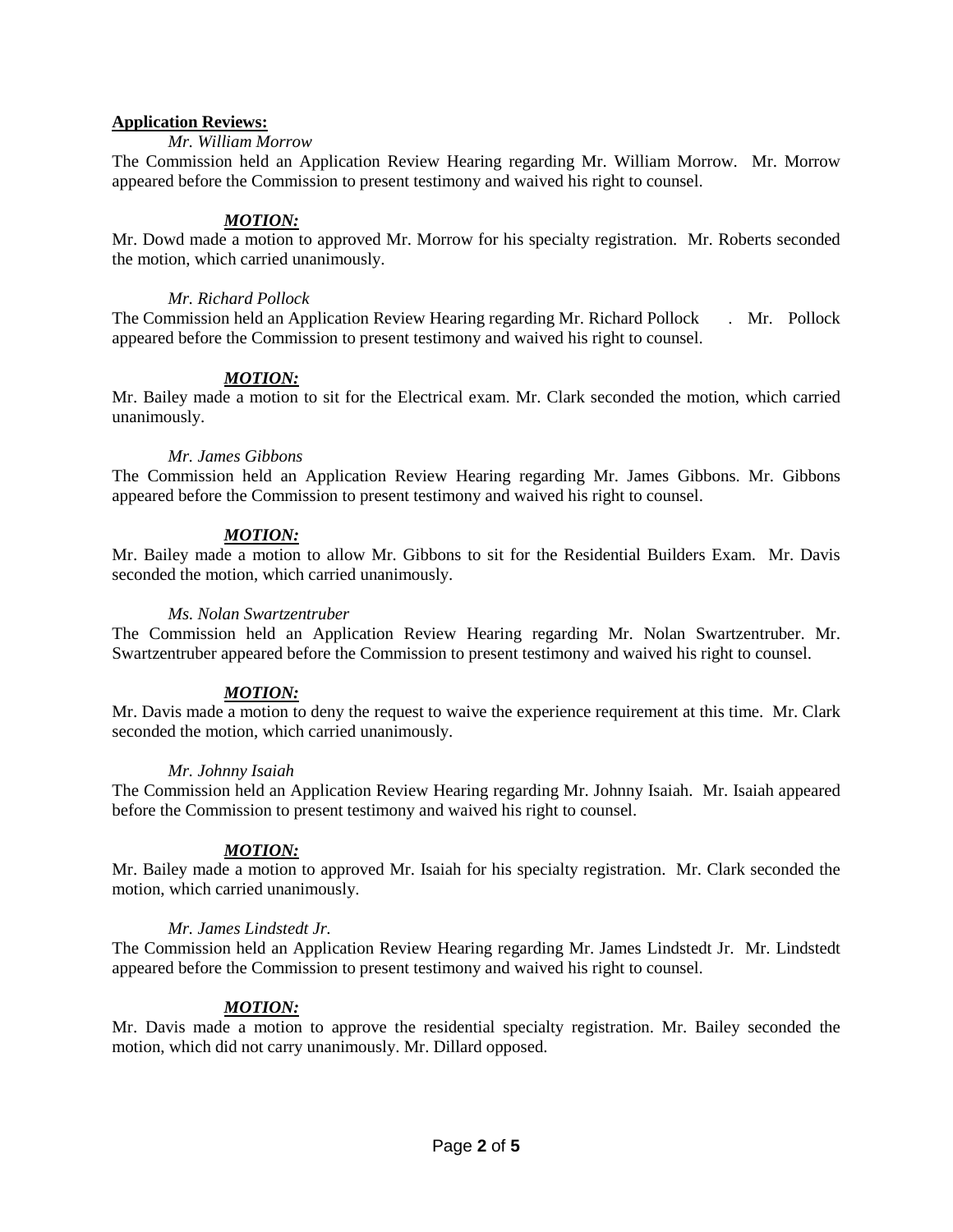### *Mr. David Acevedo*

The Commission held an Application Review Hearing regarding Mr. David Acevedo. Mr. Acevedo appeared before the Commission to present testimony and waived his right to counsel.

### *MOTION:*

Mr. Dowd made a motion to approve the residential specialty registration until the June  $30<sup>th</sup>$ , 2015 renewal at that time Mr. Acevedo would need to reappear before the board. Mr. Davis seconded the motion, which carried unanimously.

#### *Mr. Randy Webb*

The Commission held an Application Review Hearing regarding Mr. Randy Webb. Mr. Webb appeared before the Commission to present testimony and waived his right to counsel.

### *MOTION:*

Mr. Bailey made a motion to allow Mr. Webb to sit for the Residential Builders exam. Mr. Clark seconded the motion, which carried unanimously

### *Mr. Richard Santos*

The Commission held an Application Review Hearing regarding Mr. Richard Santos. Mr. Santos appeared before the Commission to present testimony with his attorney Mr. F. Miles Adler.

### *MOTION:*

Mr. Bailey made a motion to issue Mr. Santos a temporary license for ninety (90) days from the board order and within that time frame he would need to provide documents regarding the pending offer to resolve the judgment or if offer was rejected he would need to reappear before the board. Mr. Dowd seconded the motion, which carried unanimously.

#### *Mr. Thomas Meredith*

The Commission held an Application Review Hearing regarding Mr. Thomas Meredith. Mr. Meredith appeared before the Commission to present testimony with his attorney Mr. Shawn French.

## *MOTION:*

Mr. Bailey made a motion to deny Mr. Meredith's renewal until judgment is settled. Mr. Dowd seconded the motion, which did not carry unanimously, Mr. Clark and Mr. Dillard opposed.

#### *Mr. John Delduca*

The Commission held an Application Review Hearing regarding Mr. John Delduca. Mr. Delduca appeared before the Commission to present testimony and waived his right to counsel.

## *MOTION:*

Mr. Dowd made a motion to go into executive session. Mr. Clark seconded the motion, which carried unanimously.

### *MOTION:*

Mr. Dowd made a motion to come out of executive session. Mr. Clark seconded the motion, which carried unanimously.

## *MOTION:*

Mr. Bailey made a motion to leave Mr. Delduca's license in a pending board review status for ninety (90) days from the board order by the end of the ninety (90) days he will need to reappear with documents in writing from the lien holder regarding the status of the judgment. Mr. Davis seconded the motion, which carried unanimously.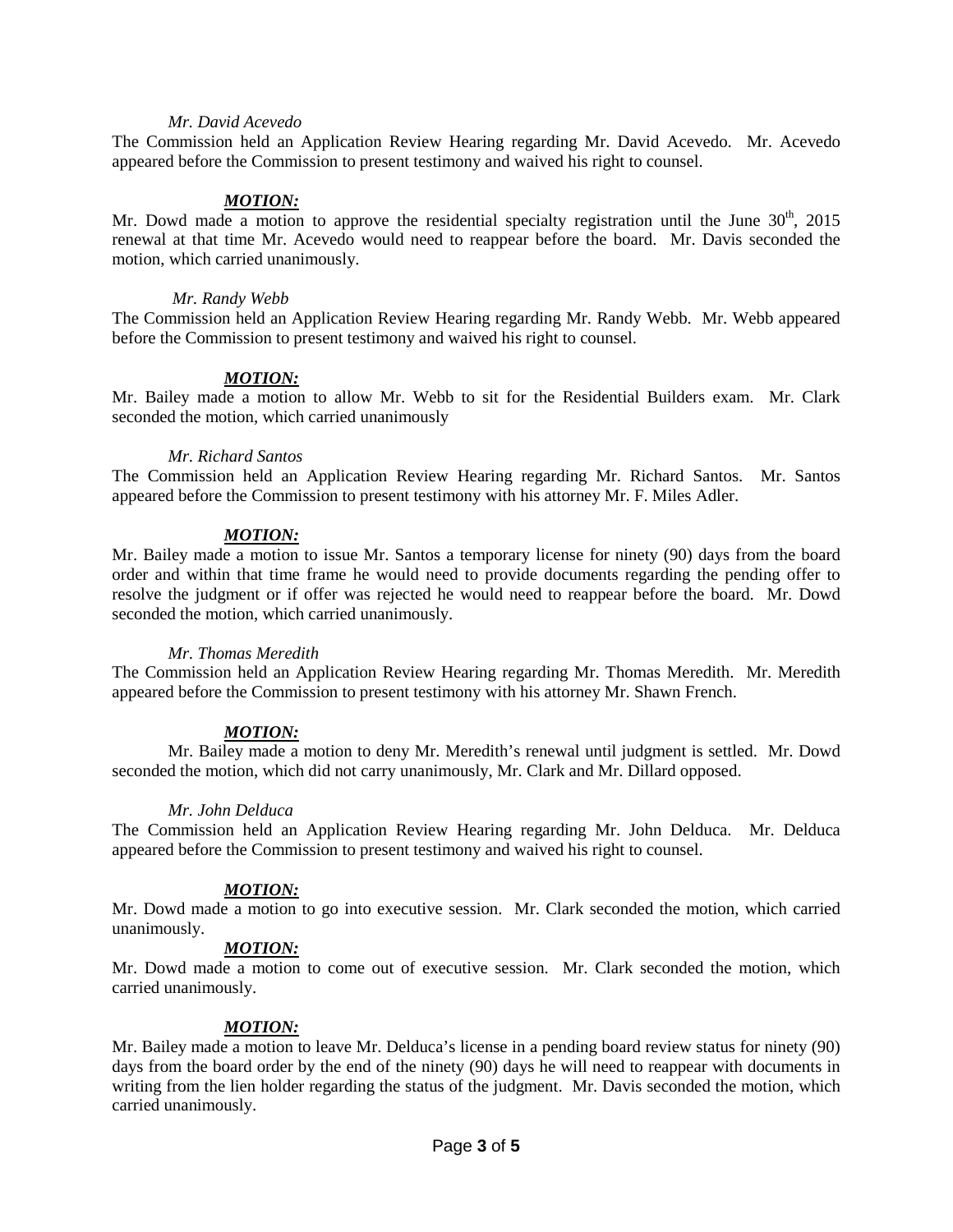### *Mr. William Smith*

The Commission held an Application Review Hearing regarding Mr. William Smith. Mr. Smith appeared before the Commission to present testimony and waived his right to counsel. He also presented a witness Mr. Mark E. Nix.

### *MOTION:*

Mr. Bailey made a motion to grant Mr. Smith a 90 day extension and continue to work and reappear within ninety (90) days. Mr. Clark seconded the motion which carried unanimously.

### *Mr. John Covert*

The Commission held a Reinstatement Review Hearing regarding Mr. John Covert. Mr. Covert appeared before the commission to present testimony along with his attorney, Michael Montgomery and witness Mr. Mark Nix.

## *MOTION:*

Mr. Roberts made a motion to approve the renewal for Mr. Covert's license. Mr. Clark seconded the motion, which carried unanimously.

### *Mr. Richard Albriton*

The Commission held an Application Review Hearing regarding Mr. Richard Albriton. Mr. Albriton appeared before the Commission to present testimony and waived his right to counsel.

### *MOTION:*

Mr. Bailey made a motion to approve Mr. Albriton's renewal. Mr. Roberts seconded the motion, which carried unanimously.

#### *Mr. Michael Kennedy*

The Commission held an Application Review Hearing regarding Mr. Michael Kennedy. Mr. Kennedy appeared before the Commission to present testimony and waived his right to counsel.

## *MOTION:*

Mr. Bailey made a motion to approve Mr. Kennedy's application for his Residential Builders and Residential Electrical license and required that he provide a letter regarding the judgment status within ninety (90) days. Mr. Roberts seconded the motion, which carried unanimously.

#### *Mr. Carroll Dailey*

The Commission held an Application Review Hearing regarding Mr. Carroll Dailey. Mr. Dailey appeared before the Commission to present testimony and waived his right to counsel.

## *MOTION:*

Mr. Clark made a motion to allow Mr. Dailey to sit for the Residential Builders exam. Mr. Dillard seconded the motion, which carried unanimously.

## **Administrator's Remarks:**

No comments were made.